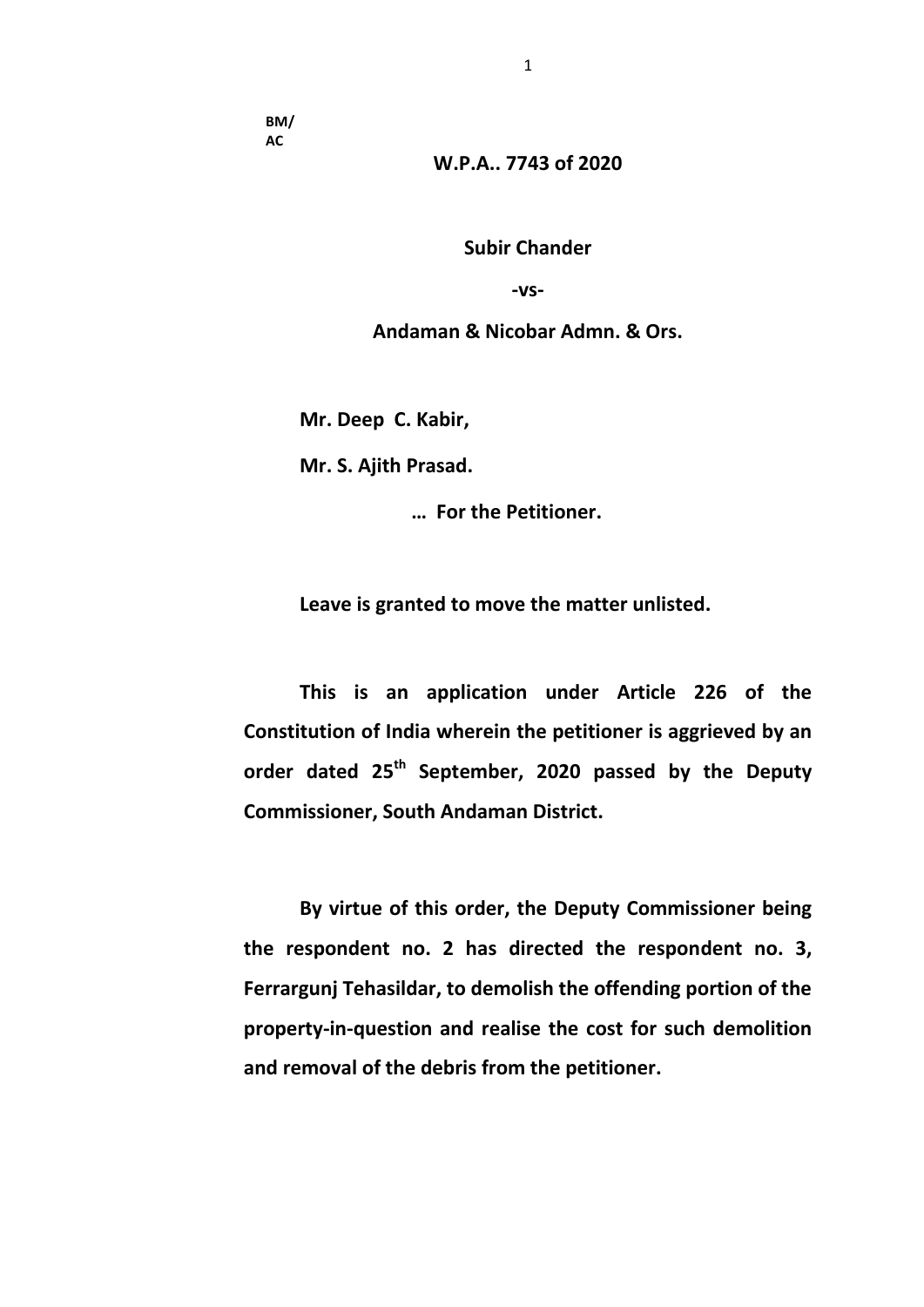**Mr. Kabir, counsel appearing on behalf of the petitioner, submits that by notice dated September 24, 2020 was received by the petitioner on 25th September, 2020 at 10.00 a.m. wherein a hearing had been fixed at 4.00 p.m. on 25th September, 2020. When the petitioner went to the office of the Deputy Commissioner and sought time by way of an application being annexure 'P-8' at page 51 to this writ petition, the said application was rejected and an order has been passed which is the impugned order in question in this writ petition.** 

**Mr. Kabir, counsel for the petitioner, relies on Rule 165(1)(b) of the Andaman & Nicobar Island Land Revenue and Land Reforms Rules, 1968 (hereinafter referred to as "the Rules") to indicate that after a notice is given in writing, the Deputy Commissioner is required to grant a hearing and thereafter if necessary, direct the petitioner to carry out self demolition of any unauthorized construction within a period of 15 days from the date of issuance of the order. In the event such demolition is not carried out by the petitioner, Rule 165(1) (d) comes into play. He submits that instead of proceeding as per the Rules, the Deputy Commissioner has straight way relied on Rule 165(1)(d) to direct demolition by the Tehsildar.**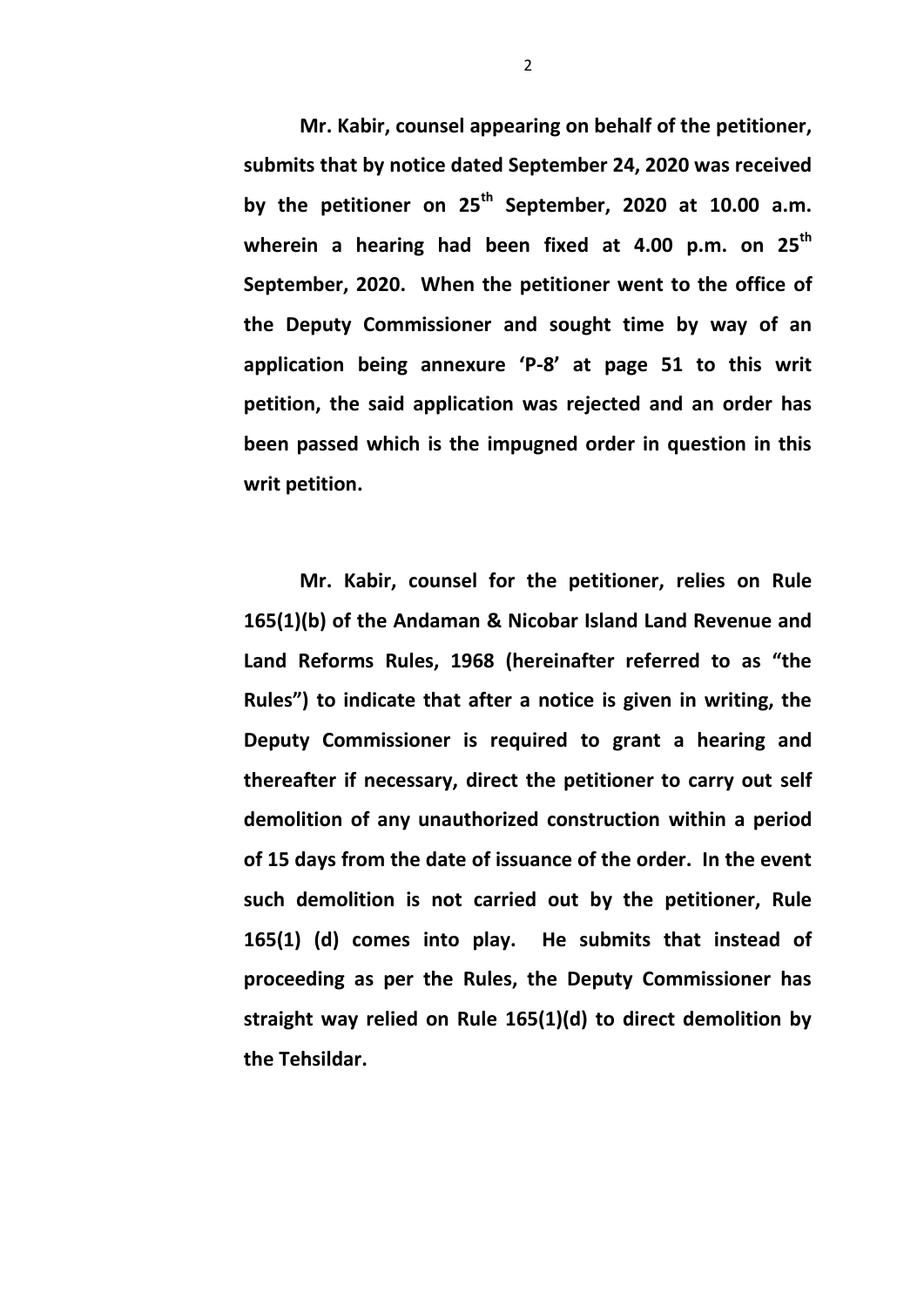**Mr. Kabir submits that this action is in complete violation of the Rules and the nature and haste in which the demolition has been order clearly depicts the fact that the action is mala fide. He, further, submits that this entire action is based on a political fight that is going on between the various parties.** 

**Petitioner has sought leave under Rule 26 of the Appellate Side Rules for seeking an ad-interim order without service upon the other side.**

**Such leave is considered and granted.** 

**Upon perusal of the writ petition and averments and annexures attached to this writ petition, it is clear that a prima-facie case has been made out for an ad-interim order of injunction with regard to the impugned notice dated September 25, 2020.** 

**On a bare reading of the petition, it is clear that the Deputy Commissioner has not complied with the Rules as indicated above and straightway proceeded to, without giving any opportunity of hearing, direct demolition of the impugned structure. This action seems to be prima facie arbitrary and without any basis in law. In the event an ad interim order is**